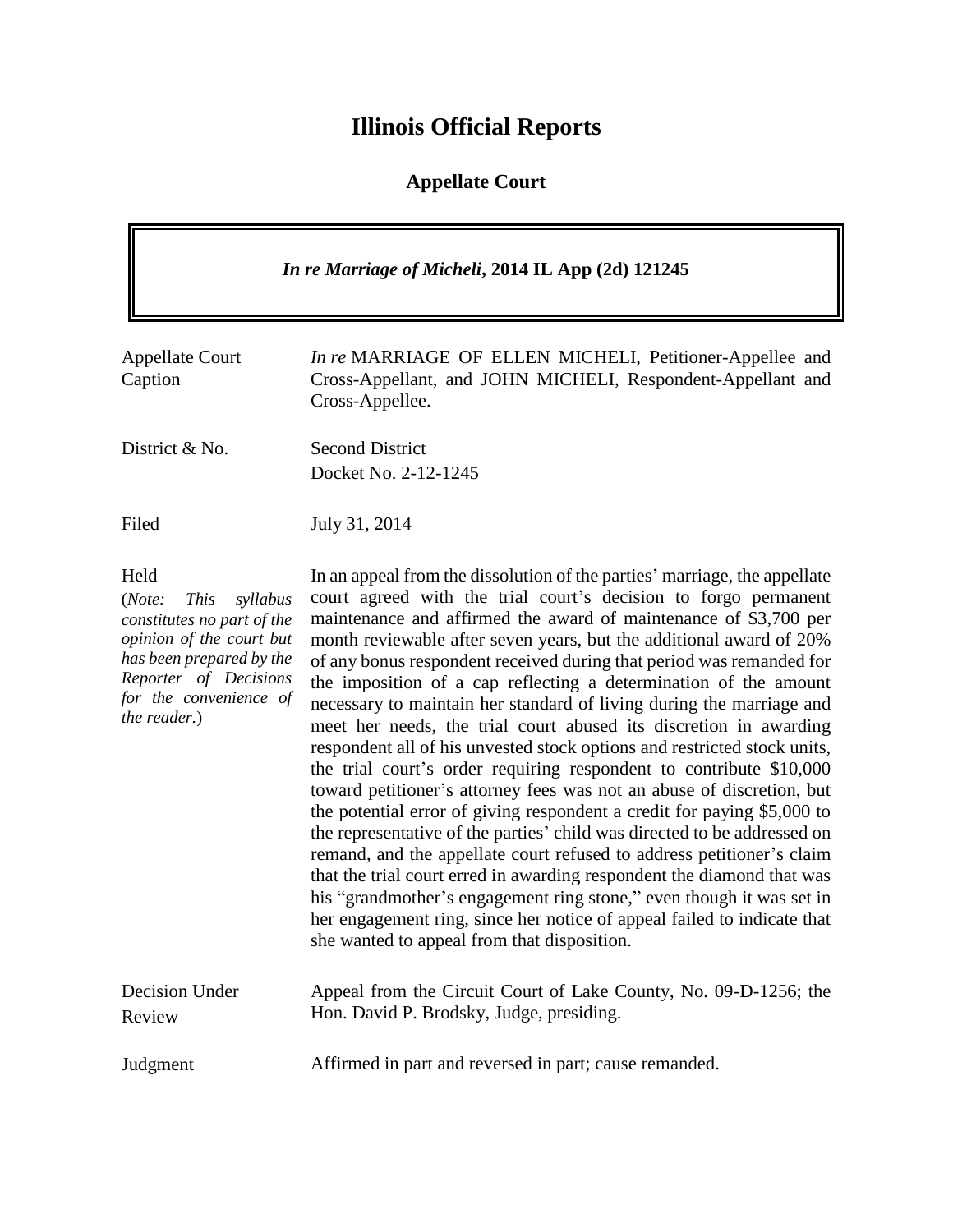| Counsel on<br>Appeal | Michael A. Weiman, of Weiman Silberman, LLC, of Chicago, for<br>appellant.                                                                           |  |
|----------------------|------------------------------------------------------------------------------------------------------------------------------------------------------|--|
|                      | Jay A. Frank and Julie A. Neubauer, both of Aronberg, Goldgehn,<br>Davis & Garmisa, of Chicago, for appellee.                                        |  |
| Panel                | PRESIDING JUSTICE BURKE delivered the judgment of the court,<br>with opinion.<br>Justices Zenoff and Schostok concurred in the judgment and opinion. |  |

#### **OPINION**

¶ 1 In a marriage dissolution judgment, the trial court ordered respondent, John Micheli, to pay petitioner, Ellen Micheli, temporary maintenance of \$3,700 per month plus 20% of John's future bonuses, with the order reviewable after seven years. On appeal, John argues that the maintenance order is an abuse of discretion because it includes an uncapped amount based on a percentage of future bonuses, which has no relation to Ellen's standard of living during the marriage. The parties also dispute the duration of the maintenance: John argues that it should be reduced to three years and Ellen argues that maintenance should be permanent. We hold that the uncapped maintenance based on a percentage of John's future bonuses is an abuse of discretion but that the duration of the maintenance is not.

¶ 2 The trial court also ordered that John's vested stock options would be exercised and divided equally, but in an order clarifying the judgment it then apparently awarded John all of his *unvested* stock options and restricted stock units (RSUs). On cross-appeal, Ellen argues that she is entitled to one-half of the unvested stock options and RSUs. John responds that the court awarded him the unvested stock options and RSUs in exchange for Ellen receiving a larger share of the defined contribution retirement plans. We agree with Ellen that the court abused its discretion in awarding John all of the unvested stock options and RSUs, because this award is unrelated to its distribution of the defined contribution retirement plans and potentially gives John a windfall.

¶ 3 The trial court initially ordered John to contribute \$10,000 to Ellen's attorney fees, but it later reduced the amount by \$5,000 after giving John credit for a payment to Ellen for the child representative's fee. On cross-appeal, Ellen argues that John should pay more for her attorney fees or that, at a minimum, John should not receive full credit for the payment, which was made from a marital account. We hold that the original contribution order is not an abuse of discretion but that the court potentially erred in crediting John \$5,000 for the payment. The potential error should be addressed on remand.

¶ 4 Finally, the court found that a diamond in Ellen's engagement ring is John's nonmarital property and awarded it to John. Ellen contends on cross-appeal that she received the diamond as a gift. We decline to address Ellen's argument because her notice of cross-appeal does not in any way indicate that she wished to appeal from the trial court's disposition of the diamond.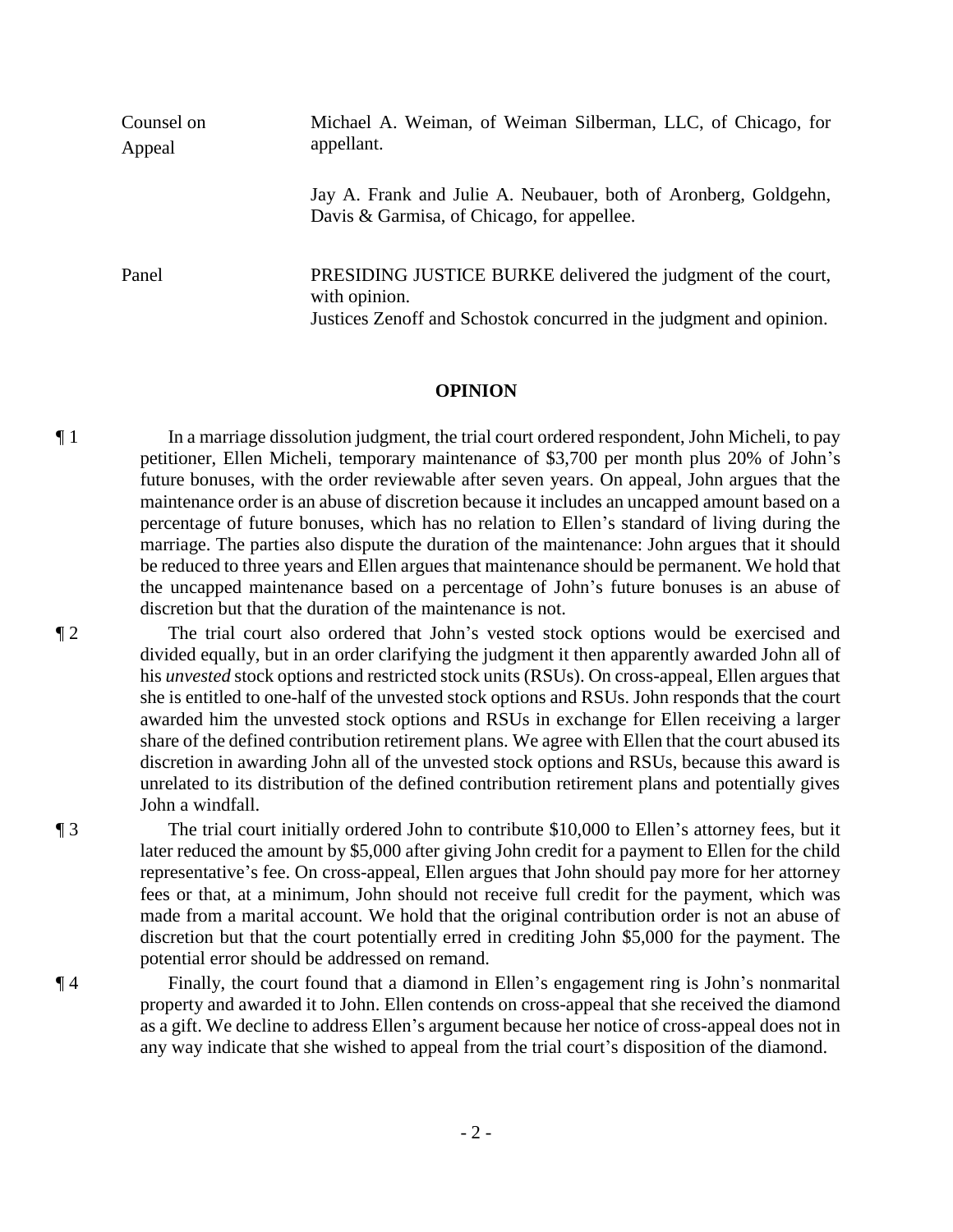| ×<br>٦ |
|--------|
|        |

#### ¶ 5 I. BACKGROUND

¶ 6 On June 28, 2012, the trial court entered the judgment for dissolution of marriage, which contained the following findings. The parties were married on October 1, 1988. At the time of dissolution, the parties' daughter, Kristin, was emancipated and pursuing her postsecondary education and their son, James, was in high school. On July 27, 2011, the court entered a custody order, which incorporated the parties' parenting agreement.

¶ 7 When the parties married, they both worked at Allstate Insurance Company in New York. Ellen reduced her hours to part-time to care for the children. In 1997, the family moved to Illinois, where John continued working for Allstate and Ellen stopped working outside the home. In 2005, Ellen returned to the workforce, employed part-time as an administrative assistant for Adlai Stevenson High School, and in August 2011 she began working full-time in that position. At the time of dissolution, John was a senior vice president of finance at Allstate.

¶ 8 The trial court found that, during the marriage, the parties lived a reasonable lifestyle, accumulating savings in the form of cash accounts, investments, retirement savings, college savings accounts for the children, and equity in the marital residence. Besides the mortgage on the residence, the parties had no significant debt.

¶ 9 Pursuant to section 503(d) of the Illinois Marriage and Dissolution of Marriage Act (Dissolution Act) (750 ILCS 5/503(d) (West 2012)), the court divided the parties' assets equally, with certain exceptions. John's 401(k) retirement account and Ellen's individual retirement account were divided so Ellen received 60% and John received 40%. The parties also received their respective vehicles, checking accounts, and savings accounts.

¶ 10 The court ordered John to pay 20% of his net income as child support for James. John's income consisted of his base salary, bonuses, and certain perquisites, including a car allowance. The court calculated child support to be \$3,150 per month plus 20% of any future bonuses, until James emancipates. The court entered a subsequent order capping John's annual child support obligation at \$350,000, regardless of the amount of his bonuses.

¶ 11 Pursuant to section 504(a) of the Dissolution Act, the court ordered John to pay seven years' maintenance of \$3,700 per month, plus 20% of gross future bonuses after child support is deducted. The court noted that the parties were married for 24 years and both were 48 years old. The court emphasized that marriage is a partnership and that Ellen's homemaking services were as significant as John's financial contributions. The court found that it would be inequitable to saddle Ellen with the burden of her reduced earning potential while allowing John to continue in the advantageous position he reached through their joint efforts.

¶ 12 Ellen filed a petition for contribution to attorney fees and costs under sections 508 and 503(j) of the Dissolution Act. See 750 ILCS 5/508, 503(j) (West 2012). Ellen's attorneys billed a total of \$182,000, with an unpaid balance of about \$74,000. John's attorneys billed a total of \$95,000, with an unpaid balance of about \$36,000. The court observed that John and his attorneys took a less aggressive and more cost-conscious approach toward the litigation than did Ellen and her lawyers. The court concluded that, although Ellen was awarded maintenance, child support, and a disproportionate share of the marital estate, John could earn more income in the future. After considering the entire judgment, the court found it fair and equitable to order John to contribute \$10,000 toward Ellen's outstanding attorney fees. The court entered a judgment in that amount for Ellen's attorneys.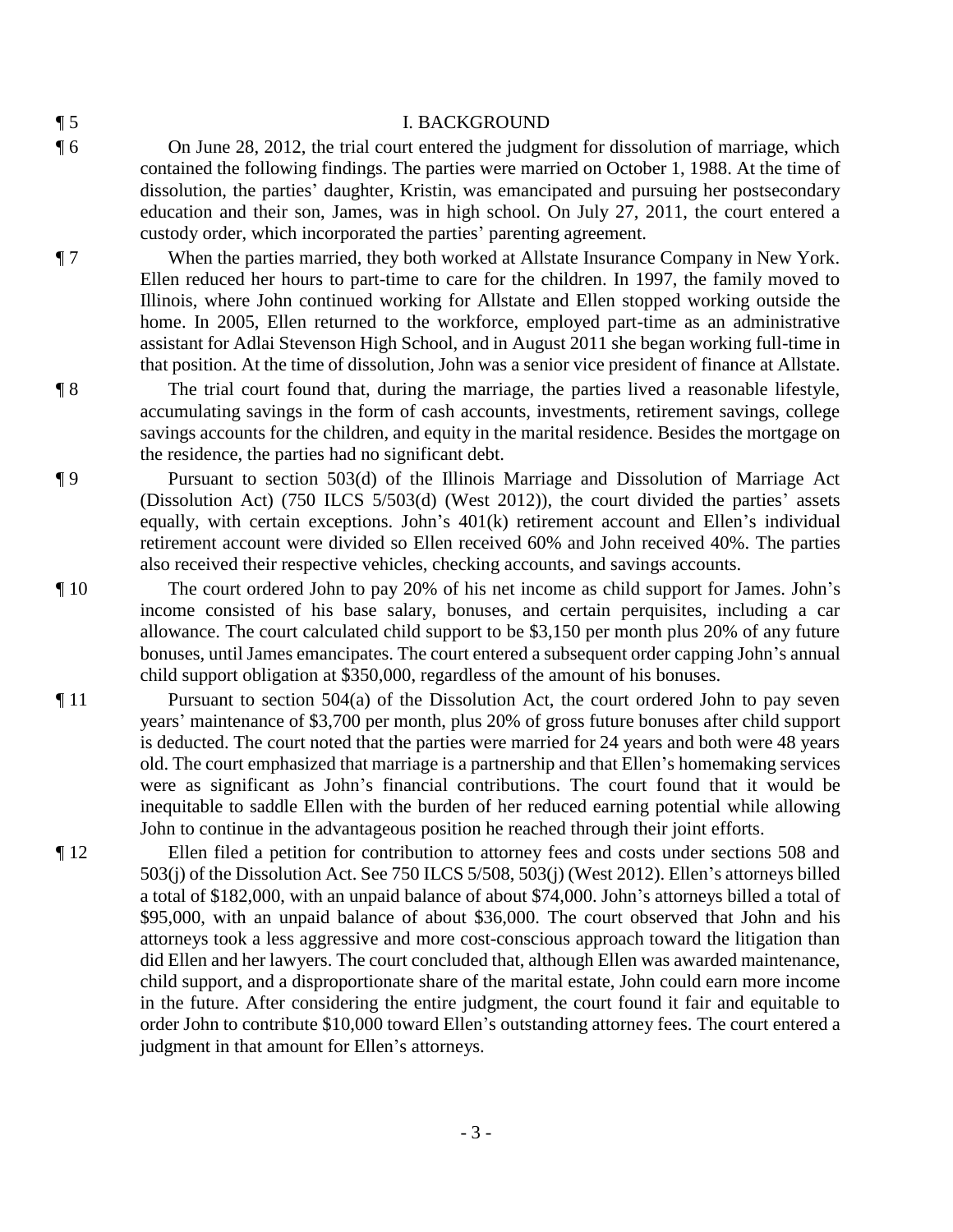- ¶ 13 The court also stated, "[t]here being no evidence presented to the contrary, [John] will be awarded the items designated as nonmarital in Respondent's Exhibit #56. Likewise, [Ellen] shall be awarded all of her nonmarital property." John's exhibit identified as nonmarital property several items, including his grandmother's diamond that was set in Ellen's engagement ring.
- ¶ 14 John and Ellen each filed a posttrial motion. John challenged as excessive the amount and duration of maintenance, specifically requesting an annual cap. He also moved for clarification regarding his obligation to pay \$10,000 for Ellen's attorney fees. Ellen also challenged the maintenance award, arguing that it should be reviewable after seven years or, if it shall terminate after seven years, it should be nonmodifiable during that time.
- ¶ 15 On October 9, 2012, the trial court upheld the maintenance award and declared that it was not subject to review for seven years, but could be reviewed thereafter. The court also clarified its ruling on the stock options and the RSUs: the vested options were divided equally and the unvested stock options and RSUs were granted to John. On November 16, 2012, the court clarified that John's contribution to Ellen's attorney fees would be credited by his \$5,000 payment to the child representative.
- 

#### ¶ 16 II. ANALYSIS

### ¶ 17 A. Maintenance

- ¶ 18 On appeal, John argues that the maintenance award is an abuse of discretion because the duration is too long and the amount is uncapped, based on a percentage of his future bonuses. Ellen responds that maintenance should be permanent. Temporary maintenance is designed to be rehabilitative and to allow a dependent spouse to become financially independent. *In re Marriage of Smith*, 2012 IL App (2d) 110522, ¶ 44. Permanent maintenance, on the other hand, is appropriate where it is evident that the recipient spouse is either unemployable or employable only at an income that is substantially lower than the previous standard of living. *Smith*, 2012 IL App (2d) 110522, ¶ 44.
- ¶ 19 In awarding temporary or permanent maintenance, the trial court considers the following factors: (1) the income and property of each party; (2) the respective needs of each party; (3) the present and future earning capacity of each party; (4) any impairment to the parties' present or future earning capacity resulting from domestic duties or delayed education or employment opportunities due to the marriage; (5) the time necessary for the party seeking maintenance to acquire the appropriate education, training, and employment and whether that party can support himself or herself through appropriate employment, or whether, as the custodial parent, it is not appropriate for the party to seek employment; (6) the standard of living during the marriage; (7) the duration of the marriage; (8) the age and physical and emotional condition of both parties; (9) the tax consequences of the property division; (10) the contributions by the party seeking maintenance to the education and career of the other party; (11) any valid agreement of the parties; and (12) "any other factor that the court expressly finds to be just and equitable." 750 ILCS 5/504(a) (West 2012).
- ¶ 20 A trial court has wide latitude in considering what factors to use in determining reasonable needs, and the trial court is not limited to the factors listed in the Dissolution Act. *Smith*, 2012 IL App (2d) 110522, ¶ 46. " 'No one factor is determinative of the issue concerning the propriety of the maintenance award once it has been determined that an award is
	- 4 -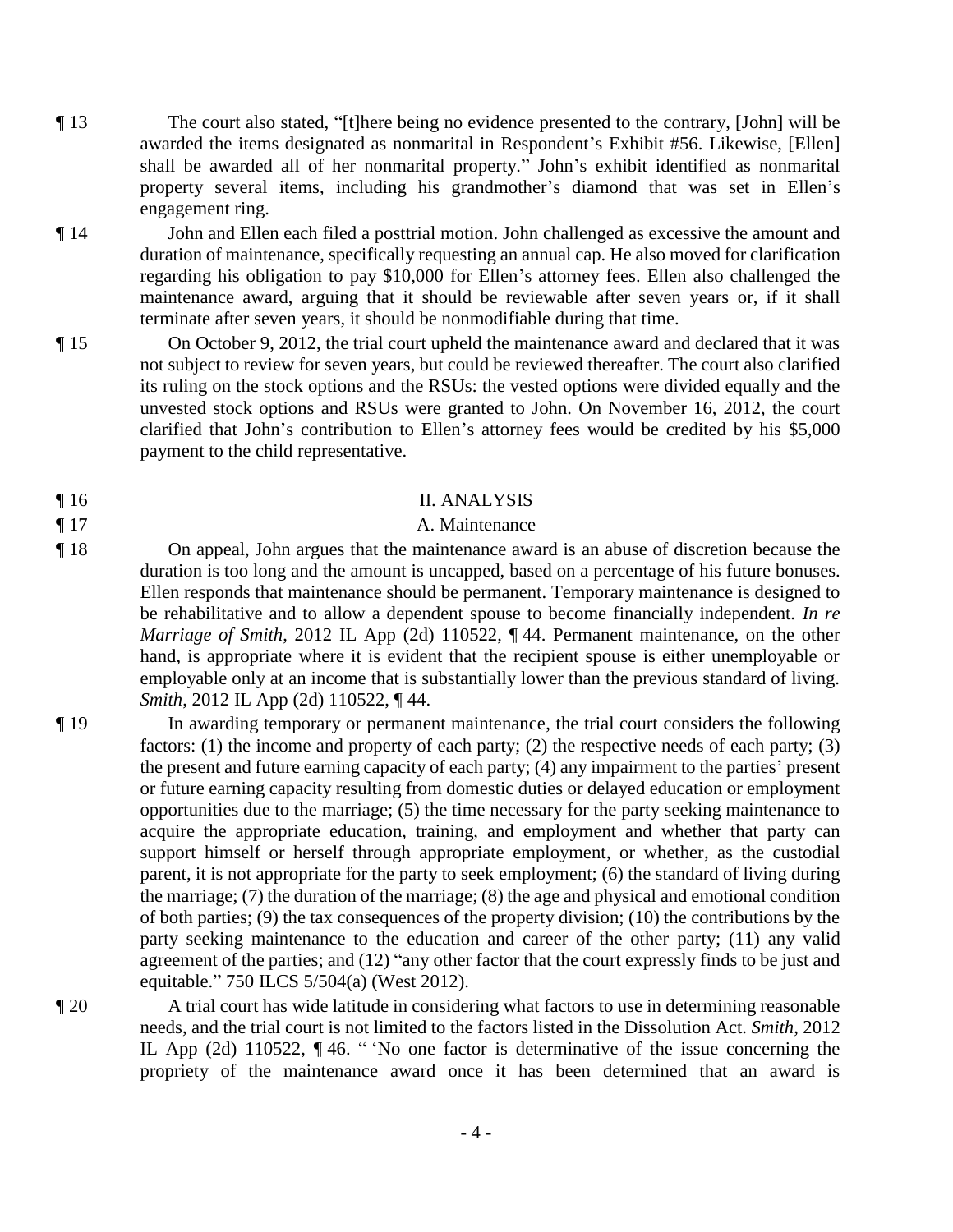appropriate.' " *Smith*, 2012 IL App (2d) 110522, ¶ 46 (quoting *In re Marriage of Murphy*, 359 Ill. App. 3d 289, 304 (2005)). A maintenance award is within the court's discretion, and the court's decision will not be disturbed absent an abuse of discretion, which exists only where no reasonable person would take the view adopted by the court. *Smith*, 2012 IL App (2d) 110522, ¶ 46.

¶ 21 When a party challenges a trial court's factual findings regarding a maintenance determination, this court will not reverse the findings unless they are against the manifest weight of the evidence. Findings are against the manifest weight of the evidence where the opposite conclusion is clearly evident or where the court's findings are unreasonable, arbitrary, and not based on any of the evidence. *Smith*, 2012 IL App (2d) 110522, ¶ 46. Here, the parties do not dispute the court's factual findings; rather, they argue that the court abused its discretion in setting maintenance based on those findings. We note that the parties cite additional evidence of bonuses John received and expenses Ellen incurred after the dissolution judgment, but the introduction of new evidence on appeal is improper and we decline to consider any evidence that was not presented to the trial court.

#### ¶ 22 1. Future Bonuses

¶ 23 In this case, the trial court ordered John to pay seven years' maintenance of \$3,700 per month plus 20% of any bonus he receives during that period. John does not challenge the fixed award of \$3,700 per month but argues that Ellen is not entitled to any portion of his future bonuses.

¶ 24 For illustration, John emphasizes a fundamental difference between maintenance and child support. John accurately points out that maintenance is designed to allow the recipient spouse to maintain the standard of living enjoyed *during* the marriage. *In re Marriage of Minear*, 181 Ill. 2d 552, 561 (1998). In contrast, a court may award child support in excess of the children's needs or in deviation from the statutory guidelines if necessary to enable the children to enjoy the standard of living they would have enjoyed if the marriage had not been dissolved. *In re Marriage of Scafuri*, 203 Ill. App. 3d 385 (1990). Instead, in this case the trial court's maintenance award included an uncapped amount based on a percentage of John's future bonuses, while child support was capped at \$350,000 annually. John concedes that "[a]s a matter of law, the parties['] one (1) remaining minor child is entitled to a superior standard of living than that which he lived before his parents' divorce based upon John's substantial increases in income during the parties' separation." 1

¶ 25 We agree with John that the maintenance award is an abuse of discretion to the extent that it includes an uncapped amount based on a percentage of his future bonuses. Ordering John to pay 20% of his bonuses as uncapped maintenance sets up a potential windfall for Ellen and has no evidentiary relation to her present needs or the parties' standard of living during the marriage. On remand, the trial court should recalculate the monthly maintenance amount or at

 $\overline{a}$ 

<sup>&</sup>lt;sup>1</sup>In arguing that uncapped maintenance lacks an evidentiary basis, John has brought to our attention the potential error of capping child support. Ellen does not argue for a reversal of the cap on child support, but the cap appears to be a departure from the statutory guidelines. A trial court is statutorily required to protect children's right to support and must explain the evidentiary basis for any departure from the guidelines. 750 ILCS 5/505(a)(2) (West 2012); *In re Marriage of Demattia*, 302 Ill. App. 3d 390, 394 (1999) (a departure from the guidelines must be supported by the record).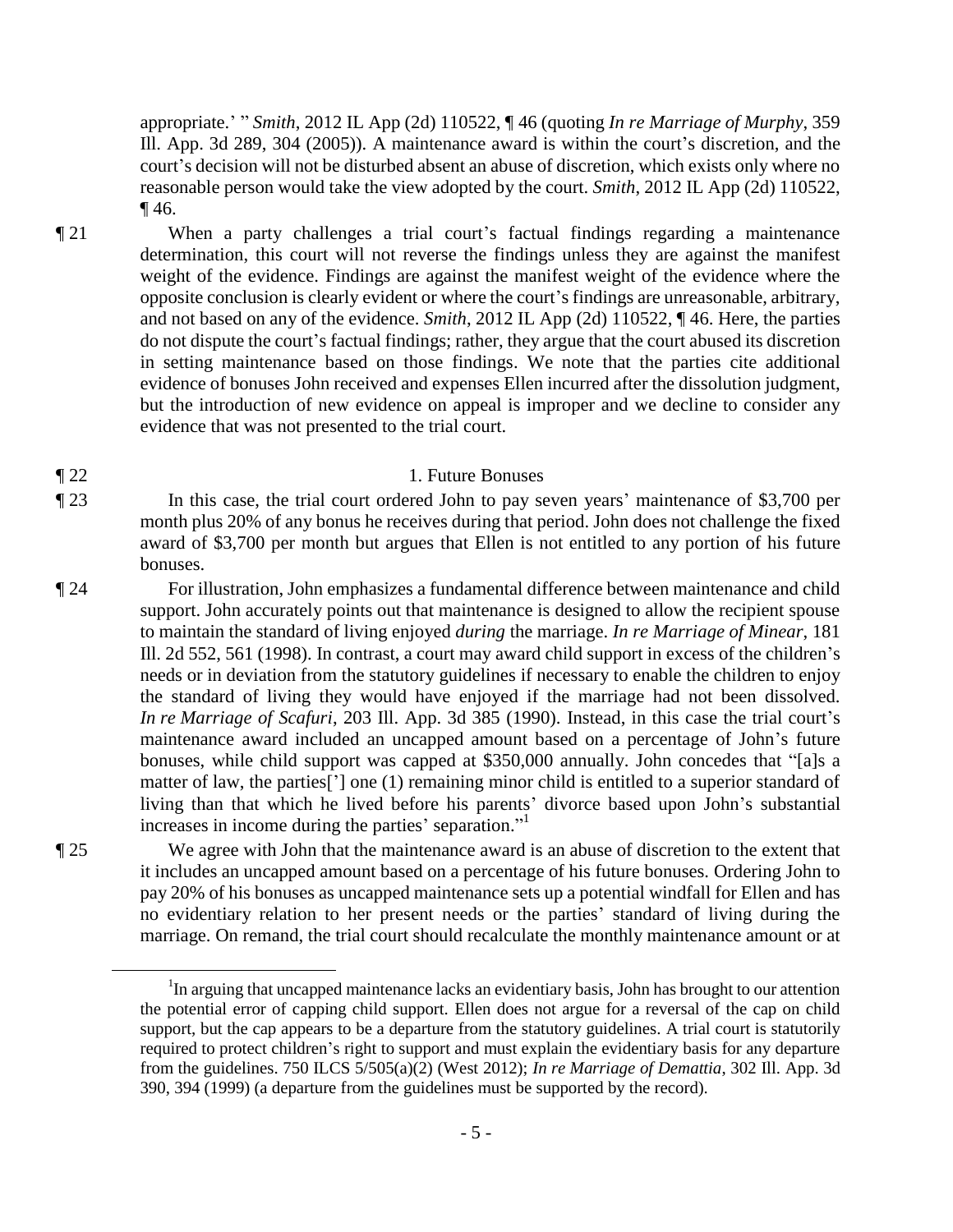least cap the amount from John's future bonuses. If the trial court determines that \$3,700 per month is inadequate to meet Ellen's needs and maintain her standard of living during the marriage, it may add a capped portion of John's future bonuses.

¶ 26 Ellen argues that the trial court appropriately used a formula combining a fixed monthly amount and an uncapped amount as a percentage of his future bonuses. Specifically, she argues that, if she were denied an uncapped percentage of John's bonuses, "in the event John received a higher bonus than in years past, Ellen would be deprived of what would have been a more equitable distribution of available cash flow." Though disadvantageous to Ellen, this is the predictable result of properly setting maintenance according to the standard of living enjoyed *during* the marriage. Ellen cites no authority for the proposition that maintenance should be an equitable distribution of the supporting spouse's income *after* the marriage dissolution. A trial court may, under the right circumstances, base maintenance on a percentage of the supporting spouse's income; but in this case, awarding Ellen an uncapped amount as a percentage of John's bonuses is an abuse of discretion because it has no evidentiary relation to her present needs or the parties' standard of living during the marriage.

#### ¶ 27 2. Duration

- ¶ 28 The parties also dispute the trial court's order making the temporary maintenance reviewable after seven years. John argues that three years' maintenance is adequate, and Ellen responds that maintenance should be permanent. Maintenance generally is intended to be rehabilitative to allow a dependent spouse to become financially independent, but permanent maintenance is appropriate where a spouse is unemployable or employable only at an income substantially lower than the previous standard of living. *In re Marriage of Heroy*, 385 Ill. App. 3d 640, 652 (2008).
- ¶ 29 Seven years' maintenance, followed by the opportunity to review, is not so excessive as to be an abuse of discretion under the facts of this case. The long duration of the marriage, the parties' decision that Ellen stop working outside the home for several years, and Ellen's diminished income at the time of the dissolution show that seven years' maintenance is not so long that no reasonable person would take the view adopted by the trial court. See *Smith*, 2012 IL App (2d) 110522, ¶ 46.
- ¶ 30 Furthermore, the court's decision to forgo permanent maintenance likewise was not an abuse of discretion. Ellen is a college graduate who previously worked in the insurance industry. At the time of the dissolution, she was healthy, 48 years old, and employed full-time. Moreover, she was awarded a substantial portion of the marital estate, which is a statutory factor tending to mitigate her need for maintenance. By denying permanent maintenance, the trial court implicitly determined that Ellen had not shown that, after seven years, she would be employable only at an income substantially lower than the previous standard of living. Based on the evidence presented at trial, the court's decision to deny permanent maintenance was not inequitable such that no reasonable person would take the view adopted by the court. *Smith*, 2012 IL App (2d) 110522, ¶ 46.
- ¶ 31 B. Unvested Stock Options and RSUs ¶ 32 Ellen argues on cross-appeal that the trial court erred in awarding John all of his unvested stock options and RSUs. In the original judgment, pursuant to section 503(d) of the Dissolution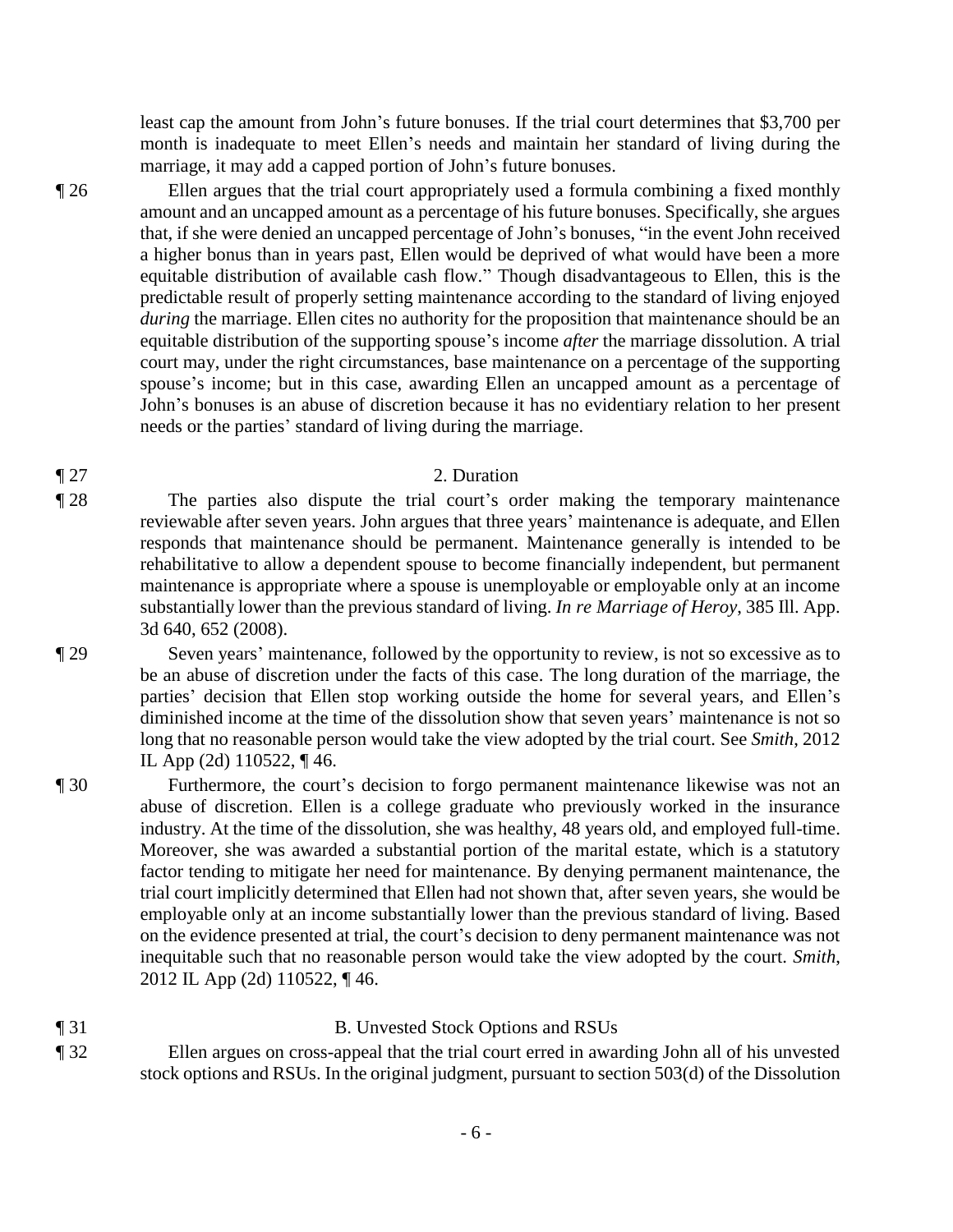Act (750 ILCS 5/503(d) (West 2012)), the court divided the parties' assets equally, including John's vested stock options. At the time of dissolution, the most recent statement of John's portfolio valued the investments as follows: (1) vested stock options potentially worth \$125,505, (2) unvested stock options potentially worth \$244,501, and (3) unvested RSUs potentially worth \$360,058. The values of the unvested stock options and RSUs were not specified in the judgment, but the judgment states that they "shall be divided equally between the parties (50% awarded to John and 50% awarded to Ellen)." In his motion to clarify, John asserted that the values of the unvested stock options and RSUs must be determined.

¶ 33 On October 9, 2012, the trial court entered an order disposing of most of the issues raised in the posttrial motions. In paragraph 3, the court ordered that "John shall immediately exercise all Allstate vested stock options and vested [RSUs] held in the Fidelity account and the net value, after taxes are paid, shall be equally divided between the parties. The unvested stock options and unvested [RSUs] shall remain John's property, if hereafter acquired; and the value of the unvested options and [RSUs]." Despite the ambiguous language, the parties agree that the court apparently intended to modify the judgment by awarding John all of the unvested stock options and RSUs. Ellen argues that the court made no findings to explain why the unvested stock options and RSUs were treated differently than their vested counterparts.

¶ 34 The trial court's original inclusion of both vested and unvested stock options and RSUs in the division of marital property was consistent with section 503(b)(3) of the Dissolution Act, which provides, in relevant part, that options acquired during marriage but before a judgment of dissolution or a declaration of invalidity of marriage are presumed to be marital property, even if they have not vested and even if their value cannot be ascertained. 750 ILCS 5/503(b)(3) (West 2012); *Hmelyar v. Phoenix Controls*, 339 Ill. App. 3d 700, 705-06 (2003). At dissolution, a court must allocate options between the parties, even though the options' values might be unascertainable and the actual property division might occur at a later date. 750 ILCS 5/503(b)(3) (West 2012).

¶ 35 Section 503(b)(3) does not mention RSUs, but the trial court initially determined that John's RSUs were marital property subject to distribution. Like stock options, RSUs are a form of deferred compensation. Upon the expiration of the restriction, an owner automatically receives the RSUs, which become fully tradable common stock. Before they vest, the owner of the RSUs receives taxable quarterly dividends generated by the company.

¶ 36 Despite the trial court's original stated intent of dividing the stock options and RSUs equally, the court apparently awarded 100% of the unvested stock options and RSUs to John. The court heard evidence that the marital estate was worth \$868,840, excluding the marital residence and the unvested stock options and RSUs. John received \$381,989, or 44%, and Ellen received \$486,851, or 56%, of that portion of the marital estate. However, the estimated value of the unvested stock options and RSUs was \$604,558, which is very significant. After accounting for the unvested stock options and RSUs, John's share increased to \$986,547, or 67%, while Ellen's remained at \$486,850, which now amounts to only 33% of the estate.

¶ 37 The estimated values of the unvested stock options and RSUs are based on John's April 2011 financial statement, but they illustrate the disparate impact of the court's decision to deviate from its original ruling that divided the stock options and RSUs equally. The uncertainty of the values of the unvested stock options and RSUs is not an impediment to an equitable distribution when they become vested. We agree with Ellen that the court's decision to award John all of the unvested stock options and RSUs was an abuse of discretion.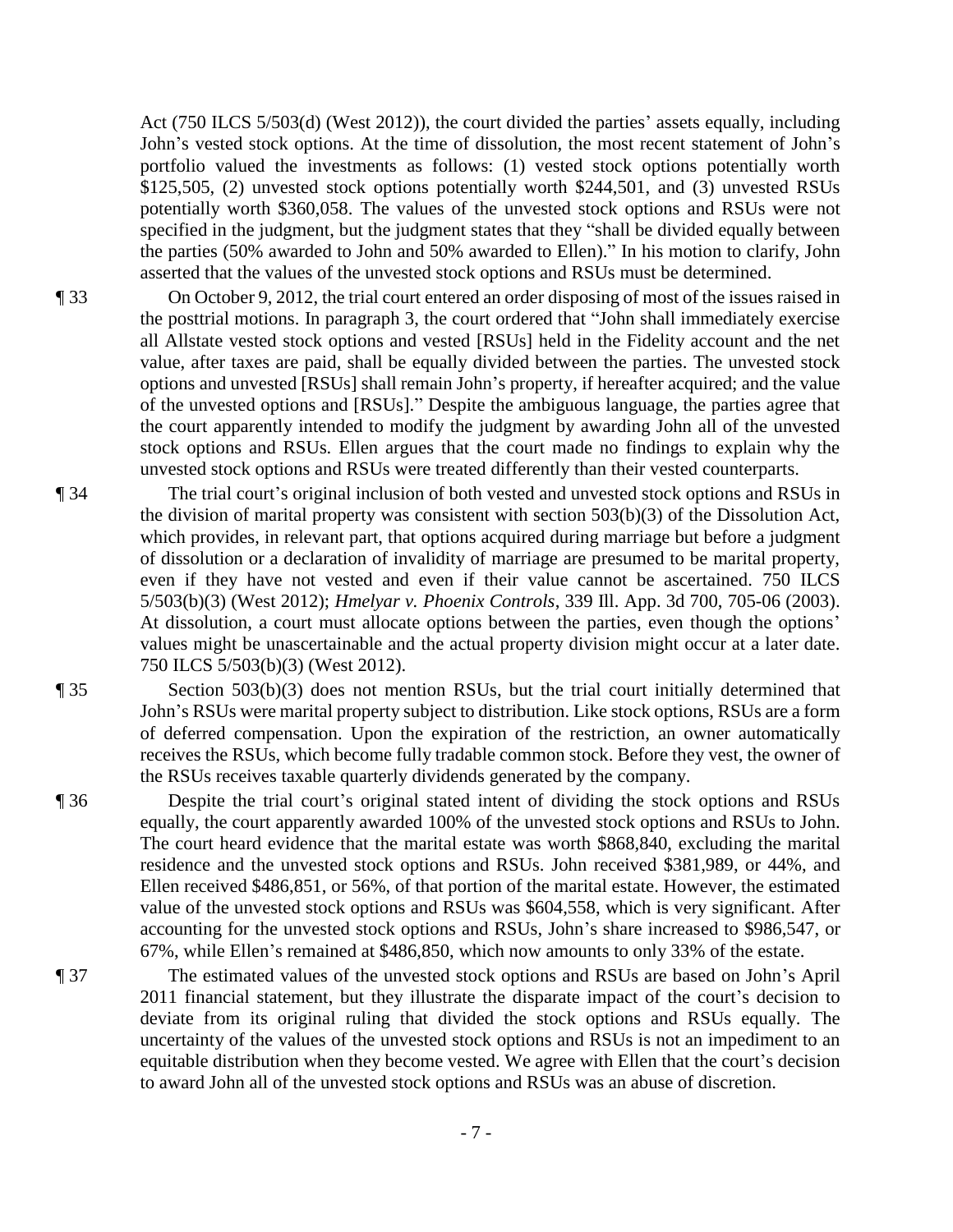- ¶ 38 In asking us to affirm his award of 100% of the unvested stock options and RSUs, John directs us to paragraph 8 of the October 9, 2012, posttrial order, for the "seminal evidence this Honorable Court needs to uphold the trial court's division of assets." John interprets paragraph 8 as awarding him "his unvested [RSUs] and stock options *in exchange for Ellen receiving an additional 10% of the total defined contribution retirement plan monies held by the parties*." (Emphasis in original.) Paragraph 8 actually refers to Ellen's motion to clarify that the parties' children were not adopted, as the dissolution judgment erroneously stated. The only reference to unvested stock options and RSUs is in paragraph 3, which we already have found to be an abuse of discretion.
- ¶ 39 In any event, we agree with Ellen that the order does not support John's assertion that the modification of the distribution was in exchange for Ellen receiving an additional 10% of the parties' defined contribution retirement plans (benefit plans). In paragraph 2, the trial court stated, "[t]he value of John's SRIP [supplemental retirement income plan] account as of 6/28/12 shall be divided 50/50 by way of an additional/greater percentage award of either John's Allstate pension or Allstate 401(k) distribution to [Ellen]. John shall keep the SRIP as his sole property."
- ¶ 40 Paragraph 2 was the court's response to Ellen's motion to clarify how the benefit plans should be divided in light of the fact that John's SRIP account was not subject to a qualified domestic relations order (QDRO). Thus, the order addressed the benefit plans, *i.e.* the pensions and the SRIP account. It appears that, after awarding John his entire SRIP account, the court intended to maintain the 50/50 division of the benefit plans by awarding Ellen a corresponding amount from other assets, which the court can specify on remand. Regardless, the intended 50/50 division of the benefit plans has no relation to the subsequent modification awarding John 100% of the unvested stock options and RSUs.
- ¶ 41 Nothing in the order suggests that the court modified the distribution of the unvested stock options and RSUs based on a disproportionate distribution of the benefit plans. Moreover, such a modification would have been overcompensation, as the unvested stock options and RSUs have an estimated value of \$604,558, while the 60/40 distribution of the benefit plans results in Ellen receiving about \$103,000 more than John.
- ¶ 42 C. Attorney Fees
- ¶ 43 Ellen also argues that the trial court erred in ordering John to pay only \$5,000 toward her attorney fees. Originally, the court ordered John to pay \$10,000, but in his motion for clarification he pointed out that he was ordered on July 11, 2011, to pay \$5,000 for payment of the child representative's fee. The court reduced the contribution award to reflect the payment for the child representative.
- ¶ 44 We review for an abuse of discretion a trial court's award of attorney fees under section 508(a) of the Dissolution Act (750 ILCS 5/508(a) (West 2012)). See *In re Marriage of Bussey*, 108 Ill. 2d 286, 299 (1985). " 'A trial court abuses its discretion when it acts arbitrarily, without conscientious judgment, or, in view of all of the circumstances, exceeds the bounds of reason and ignores recognized principles of law, resulting in substantial injustice.'" *In re Marriage of Sobieski*, 2013 IL App (2d) 111146, ¶ 37 (quoting *In re Marriage of Bradley*, 2011 IL App (4th) 110392, 1 26).
	- 8 -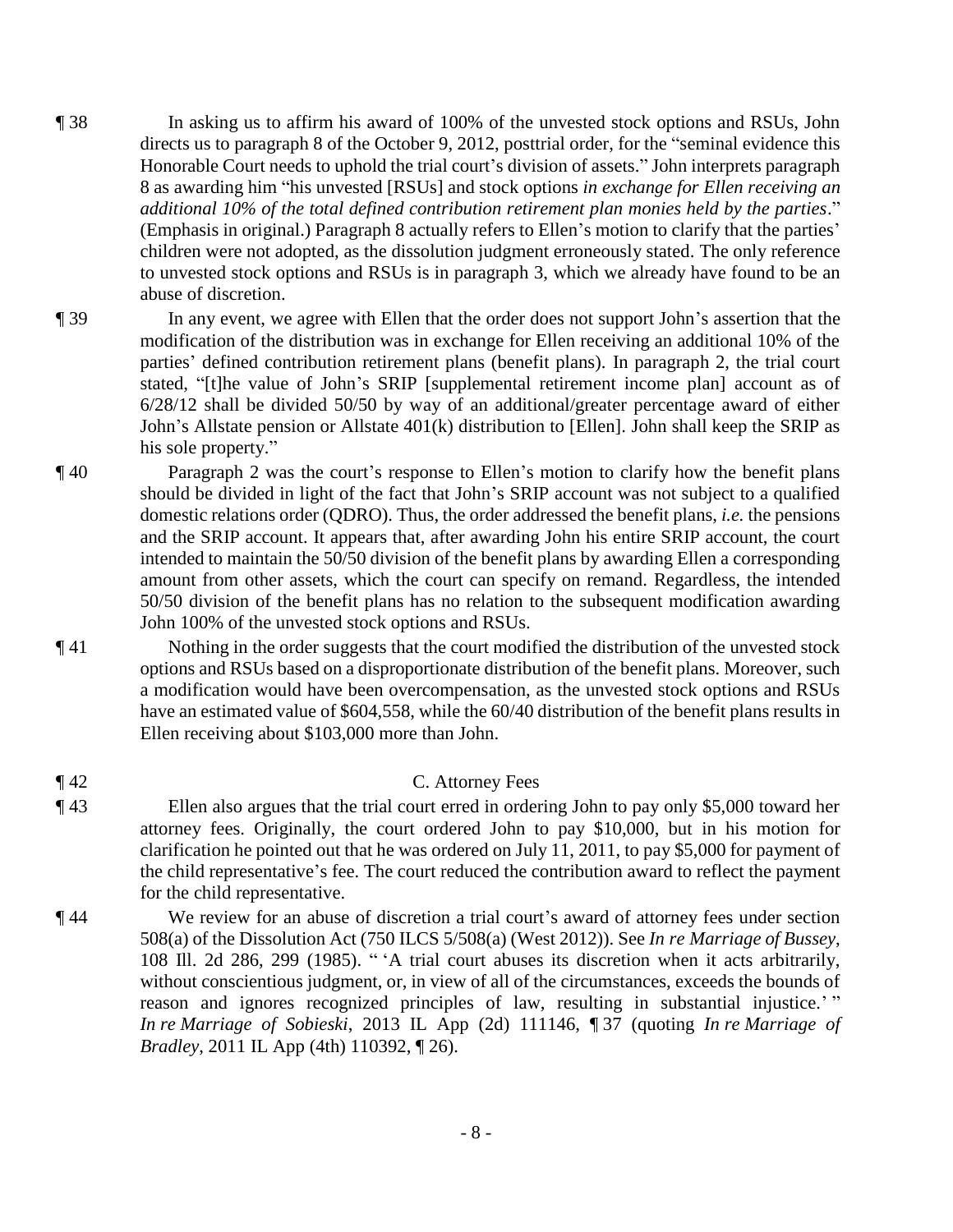- ¶ 45 Although attorney fees are generally the responsibility of the party who incurred them, section 508(a) of the Dissolution Act permits a trial court to order a party to contribute to the other party's reasonable attorney fees in light of the parties' respective financial situations. 750 ILCS 5/508(a) (West 2012). At the conclusion of any prejudgment dissolution proceeding, a court may award contribution to attorney fees in accordance with section 503(j). 750 ILCS  $5/508(a)$ ,  $503(j)$  (West 2012). Section  $503(j)(2)$  states that "[a]ny award of contribution to one party from the other party shall be based on the criteria for division of marital property under this Section 503 and, if maintenance has been awarded, on the criteria for an award of maintenance under Section 504." 750 ILCS 5/503(j)(2) (West 2012).
- ¶ 46 Here, maintenance was awarded and therefore sections 503 and 504 both apply. Section 503(d) provides the criteria for division of marital property, which are, generally: (1) the contribution of each party to the acquisition, preservation, or increase or decrease in value of the marital or nonmarital property; (2) each party's dissipation of the property; (3) the value of the property of each party; (4) the marriage duration; (5) the relevant economic circumstances of each party; (6) any obligations from prior marriages; (7) any antenuptial agreements; (8) the age, health, occupation, amount and sources of income, employability, job skills, liabilities, and needs of each party; (9) the custodial provisions for any children; (10) whether apportionment is in lieu of or in addition to maintenance; (11) the reasonable opportunity of each party for future earning or income; and (12) tax consequences. 750 ILCS 5/503(d) (West 2012).
- ¶ 47 Section 504(a) also lists 12 factors, although some are the same as those in section 503(d). The criteria in section 504(a) of notable difference from section 503(d) are: (1) any impairment of present and future earning capacity due to devoting time to domestic duties or having forgone education, training, employment, or career opportunities due to the marriage; (2) the time necessary to acquire appropriate education, training, or employment; (3) the standard of living established during the marriage; (4) the contributions and services by the recipient party to the education, training, career, or career potential of the other party; and (5) "any other factor that the court expressly finds to be just and equitable."  $750$  ILCS  $5/504(a)$  (West 2012). Together, sections 504(a) and 503(d) provide the framework to determine whether the relative financial situations of the parties warrant a contribution to the attorney fees of one party.
- ¶ 48 The record supports the trial court's original determination that John should contribute \$10,000 to Ellen's outstanding attorney fees. Ellen's attorneys billed a total of \$182,000, with an unpaid balance of about \$74,000. John's attorneys billed a total of \$95,000, with an unpaid balance of about \$36,000. Ellen argues that John's attorneys caused the disparity in the parties' legal expenses by engaging in delay and other misconduct, but Ellen did not petition for sanctions. Rather, the court observed that John and his attorneys took a less aggressive and more cost-conscious approach toward the litigation than did Ellen and her lawyers. Nonetheless, the court concluded that, although Ellen was awarded maintenance, child support, and a disproportionate share of the marital estate, John could earn more income in the future. After considering the entire judgment, the court found it fair and equitable to order John to contribute \$10,000 toward Ellen's fees, and that finding is not an abuse of discretion. The award is not arbitrary, without conscientious judgment, or exceeding the bounds of reason. See *Marriage of Sobieski*, 2013 IL App (2d) 111146, ¶ 37.
- ¶ 49 However, in response to John's posttrial motion to clarify, the trial court entered an order on November 16, 2012, stating that John would receive a \$5,000 contribution credit, based on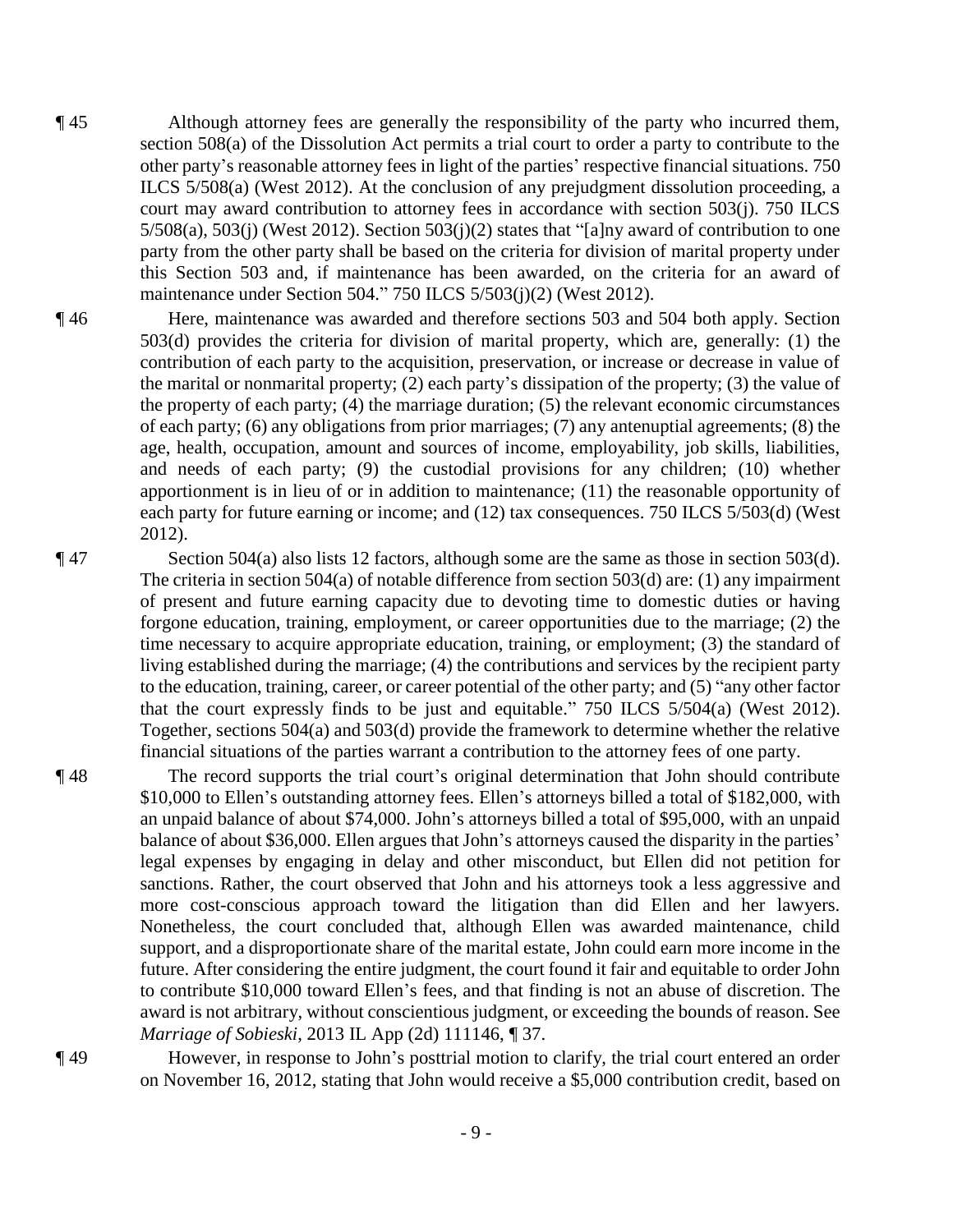a payment to Joseph Poell, the child representative. On October 23, 2009, the trial court had appointed Poell as the child representative, ordering the parties to divide the fees equally. On June 6, 2011, Poell filed a petition for fees, stating that, as of May 24, 2011, John had paid \$5,826.25 and Ellen had paid \$3,356.25. The petition also stated that \$5,577 remained as an outstanding balance.

- ¶ 50 On July 11, 2011, the trial court entered an order resolving pending requests for interim fees from counsel for both parties and the outstanding balance of fees owed to Poell. The order states, in relevant part, "[John] shall withdraw \$20,000 from the Fidelity Investment account and pay said amount to Ellen within 7 days. Ellen shall then transfer/pay \$5,000 to Joseph Poell and \$10,000 to [Ellen's attorneys] within 7 days of her receipt thereof, with \$5,000 to [John's attorneys]." Pursuant to the order, Ellen distributed \$5,000 to Poell, \$5,000 to John's attorneys, and \$10,000 to her own attorneys.
- ¶ 51 It appears that the order to pay Poell, a marital obligation, required \$5,000 to be paid from a marital asset, the Fidelity investment account. Because John had already paid \$5,826.25 and Ellen had paid \$3,356.25, the order granting John a \$5,000 credit for the payment from a marital account deviates from the trial court's stated intent to divide Poell's fees equally between the parties. The record lacks a transcript of the November 16, 2012, hearing, but if the trial court did not intend to treat the \$5,000 payment to Poell as a credit to John's contribution to Ellen's attorney fees, the court may correct the accounting error on remand.

### ¶ 52 D. Diamond

- ¶ 53 Finally, John's exhibit No. 56 identified as nonmarital property his "grandmother's engagement ring stone," a diamond, which was set in Ellen's engagement ring. The court awarded the diamond to John, stating "[t]here being no evidence to the contrary, [John] will be awarded the items designated as nonmarital property in [John's] Exhibit #56." On cross-appeal, Ellen argues that the trial court erred in finding that the diamond was John's nonmarital property and awarding it to him.
- ¶ 54 John responds that we lack jurisdiction over the issue, because Ellen's notice of cross-appeal states that she is appealing only "certain provisions" of the dissolution judgment, specifically those related to maintenance, stock options, and attorney fees. John concludes that, because we have jurisdiction over only the parts of the judgment identified in Ellen's notice of cross-appeal, we lack jurisdiction to consider the diamond. Ellen moved for leave to file an amended notice of cross-appeal, but this court denied the motion as untimely. Regardless, Ellen counters that, once appellate jurisdiction attaches to any part of the dissolution judgment, all issues arising from the judgment may be reviewed. We agree with John.
- ¶ 55 Illinois Supreme Court Rule 303(b)(2) (eff. May 30, 2008) provides that a notice of appeal shall specify the judgment or part thereof or other orders appealed from and the relief sought from the reviewing court. The filing of a notice of appeal is the jurisdictional step that initiates appellate review. Unless there is a properly filed notice of appeal, the appellate court lacks jurisdiction over the matter and is obliged to dismiss the appeal. A notice of appeal confers jurisdiction on a court of review to consider only the judgments or parts of judgments specified in the notice of appeal. Ill. S. Ct. R. 303(b)(2) (eff. May 30, 2008); *General Motors Corp. v. Pappas*, 242 Ill. 2d 163, 176 (2011).